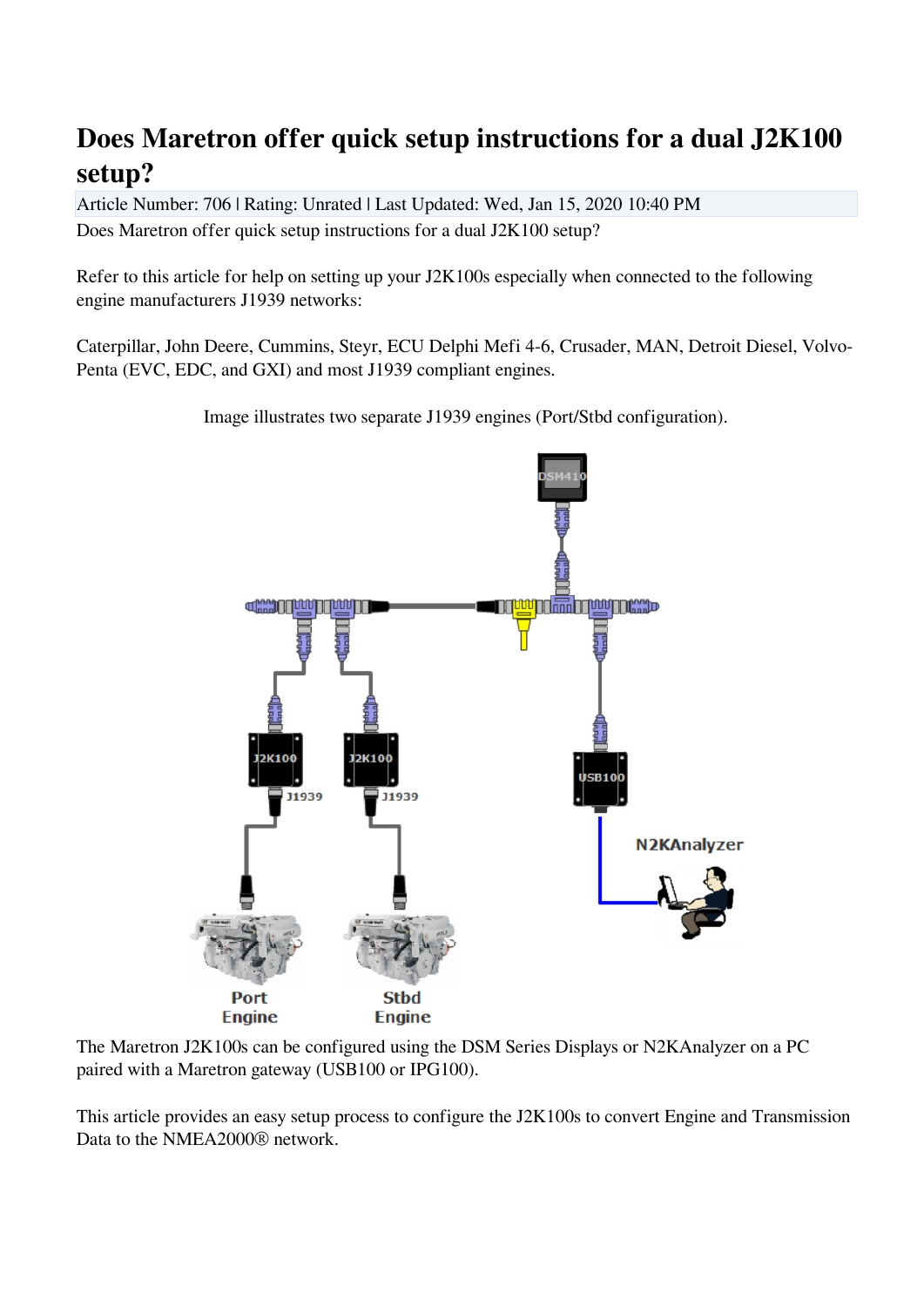#### Step 1

First run the N2KAnalyzer and confirm connection to the NMEA 2000® network using one of two Maretron gateway (USB100 or IPG100).

| Select the Maretron Gateway for Connection t |  | X |
|----------------------------------------------|--|---|
| Gateway Port:                                |  |   |
| Description                                  |  |   |
| COM4 (USB100 1170101)                        |  |   |
| IPG100 1620002 @10.71.1.101:65500            |  |   |
|                                              |  |   |
|                                              |  |   |
|                                              |  |   |
|                                              |  |   |
| ∢                                            |  |   |
| <b>OK</b><br>Cancel                          |  |   |
|                                              |  |   |

#### Step 2

When N2KAnalyzer reads device information from the NMEA2000 network, search for the J2K100 you wish to configure.

- Select the J2K100, a selected device is shown with a blue row.
- Right Click on the J2K100 row and select option "Configure Device".

| <b>Maretron</b> | J2K100         | 2.0 | <b>Configure Device</b>                    |     |
|-----------------|----------------|-----|--------------------------------------------|-----|
| Maretron        | <b>MBB300C</b> | 1.0 | <b>Update Selected Device's Software</b>   |     |
| <b>Maretron</b> | <b>NBE100</b>  | 2.0 | <b>Analyze Received PGNs</b>               | idg |
| <b>Maretron</b> | <b>RAA100</b>  | 1.0 | <b>Analyze Transmitted PGNs</b>            |     |
| <b>Maretron</b> | <b>RIM100</b>  | 1.0 | <b>Analyze Device Properties</b>           |     |
| Maretron        | <b>SIM100</b>  | 1.0 | <b>Configure Installation Descriptions</b> |     |
| Maretron        | <b>SMS100</b>  | 2.0 | Configure Device Instance                  |     |
| Maretron        | <b>SSC300</b>  | 1.0 | <b>Restore Factory Defaults</b>            |     |
| Maretron        | <b>TLA100</b>  | 2.0 | <b>Reset Device</b>                        |     |
| Maretron        | TI M100        | 1.0 |                                            | Τя  |

The Configure Device Dialog window has different calibration options specific to each Maretron product.

#### Step 3

\* The engine must be in the Key ON state for the J2K100 to receive J1939 messages and convert to NMEA2000®.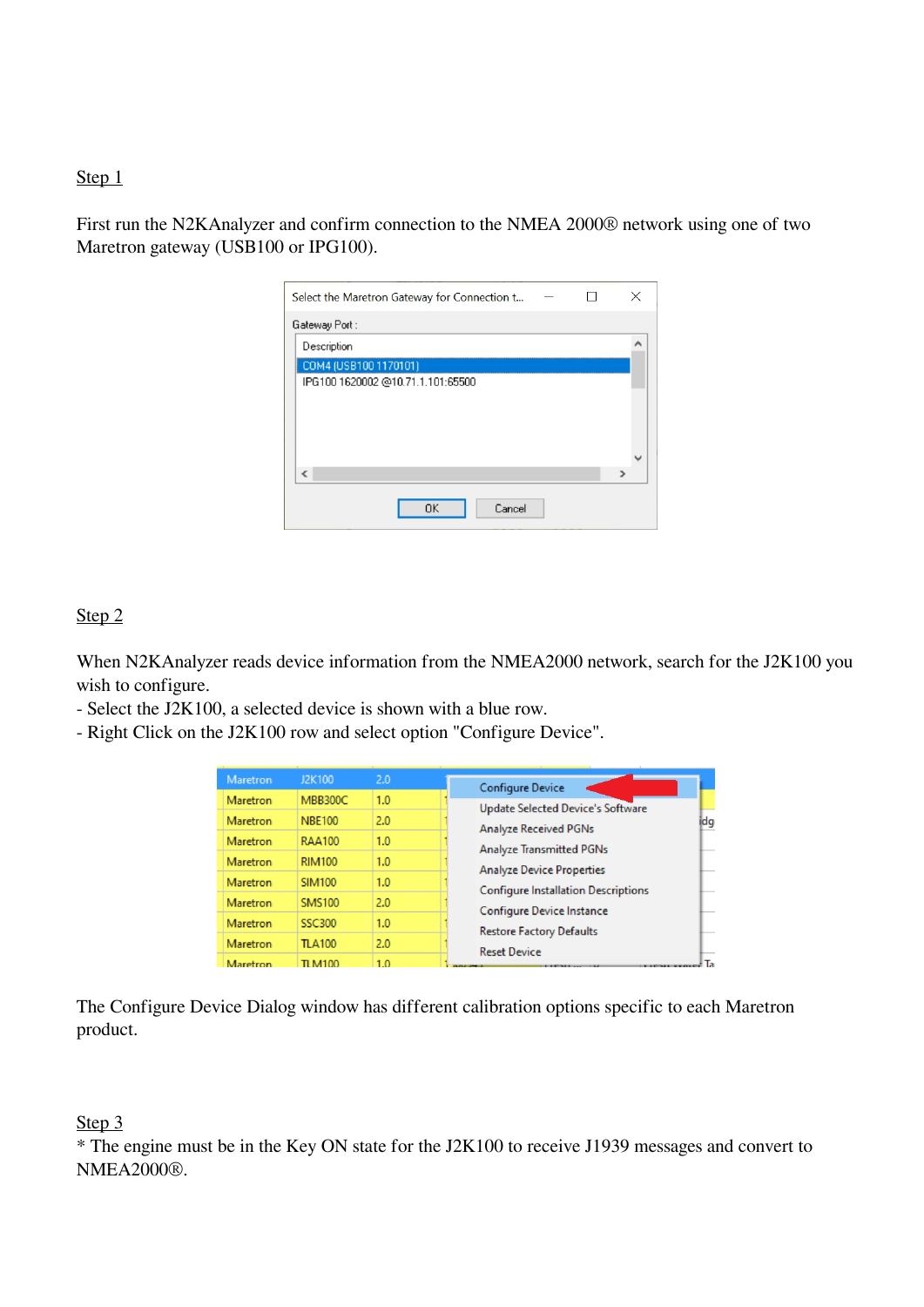### **Port Engine J2K100 Configuration Steps**

1. First, locate and press the "Refresh J1939 Source Address List" command button. Identify engine J1939 source address you wish the J2K100 to use.

- If you do not see any values populating for J1939 source addresses, you may need to address engine wiring to J1939 port of J2K100 or the features may need to be enabled by the engine manufacturer or an authorized engine service technician.

- 2. Input the J1939 source address you wish the J2K100 to lock on to.
- 3. Designate the NMEA2000 Engine instance you want the J2K100 to transmit over NMEA2000®.
	- 1. Port Engine **0**
	- 2. Port Engine Transmission **0**
- 4. Label the J2K100 for easy selection on a Maretron display.

| J2K100 (0xA3) 1246222 - Configuration Dialog                                                                      |                      |                               | $\times$ |
|-------------------------------------------------------------------------------------------------------------------|----------------------|-------------------------------|----------|
| General<br>Advanced PGNs                                                                                          |                      |                               |          |
| Label                                                                                                             |                      |                               |          |
| (Max. 32 Characters)                                                                                              |                      |                               |          |
| Port Engine<br>Step 4                                                                                             |                      |                               |          |
| NMEA 2000 Data Instances                                                                                          |                      |                               |          |
| Engine :                                                                                                          | $\div$<br>0          |                               |          |
| Transmission:                                                                                                     | $\div$<br>0          | Step 3                        |          |
|                                                                                                                   |                      |                               |          |
| Air Conditioning/Icemaker:                                                                                        | $\div$<br>0          |                               |          |
| J1939 Source Address to<br>convert to NMEA 2000:<br>Source addresses detected<br>$\mathbf 0$<br>on J1939 network: | Step 2<br>$\div$     | Step 1<br><b>Refresh List</b> |          |
|                                                                                                                   | <b>Engine Found!</b> |                               |          |
|                                                                                                                   |                      |                               |          |
|                                                                                                                   |                      |                               |          |
|                                                                                                                   |                      |                               |          |
| Load Config From File                                                                                             | Save Config To File  |                               |          |
| <b>Get Config From Device</b>                                                                                     | Put Config To Device |                               |          |
| <b>Restore Factory Defaults</b>                                                                                   | Close                |                               |          |
| RED text indicates a changed parameter that has not yet been put to the device                                    |                      |                               |          |

- 5. Select the **Advanced** tab at the top of the Configuration Dialog box
- 6. Set the remaining values as shown
	- 1. Device Instance **0**
	- 2. J1939 Diagnostic Messages **Enable**
	- 3. Request Engine Hours **Enable**
- 7. Once all values and labels are inputted, please select **Put Config To Device**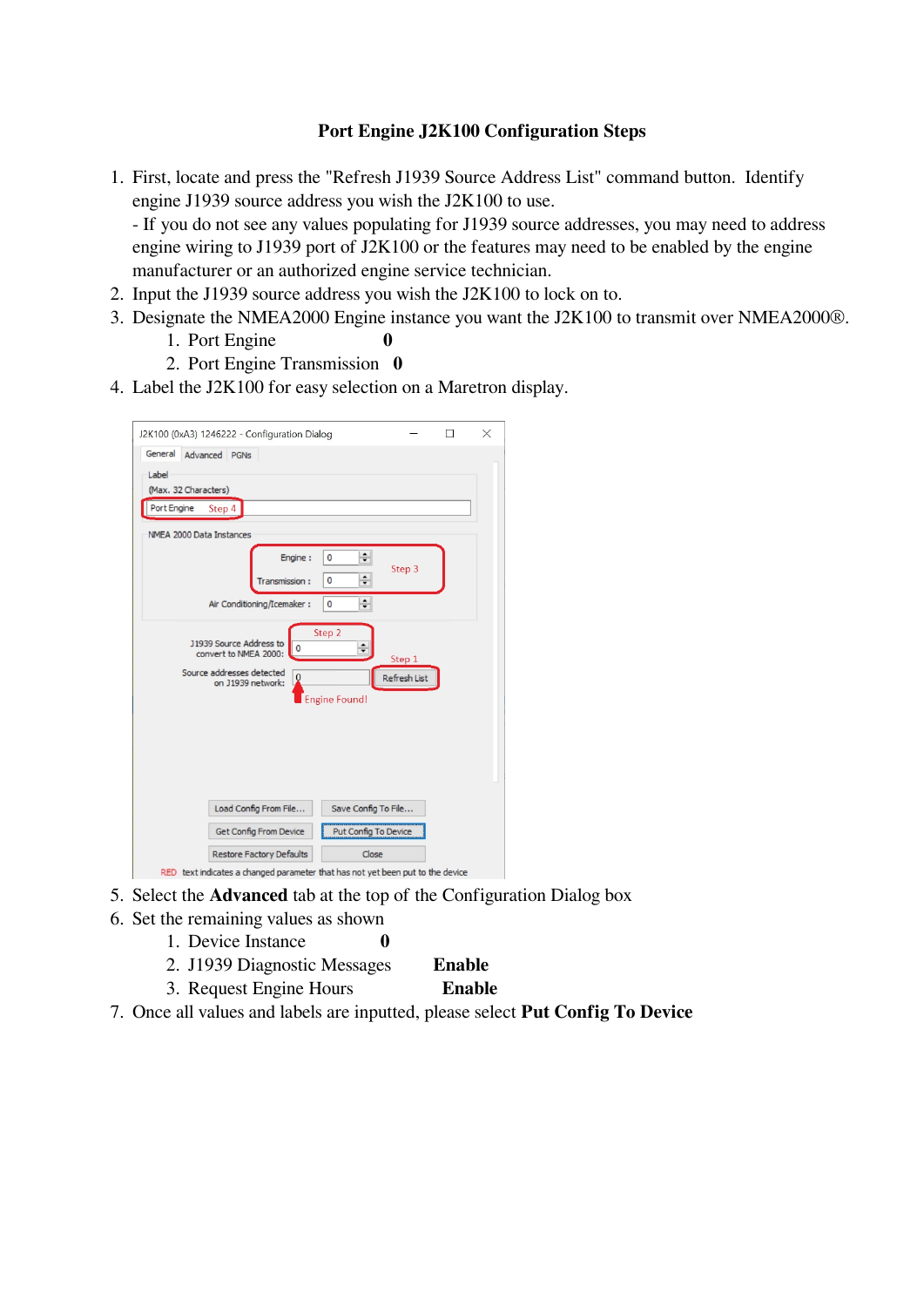|         | J2K100 (0xA3) 1246222 - Configuration Dialog                                   |                            |        |            | × |
|---------|--------------------------------------------------------------------------------|----------------------------|--------|------------|---|
| General | Advanced<br><b>PGNs</b>                                                        |                            |        |            |   |
|         | Device Instance<br>$\div$<br>(AC Generator):                                   | J1939 Diagnostic Messages: | Enable |            |   |
|         | Request Engine Hours:<br>Enable                                                |                            |        |            |   |
|         | Data Damping<br>Fuel Rate:<br>$\div$ sec<br>0.0                                | Tachometer:                | 0.0    | $\div$ sec |   |
|         |                                                                                |                            |        |            |   |
|         | Installation Description #1:                                                   |                            |        |            |   |
|         | (e) ASCII (English language only, Max. 70 characters)                          |                            |        |            |   |
|         | Unicode (Max. 35 characters)                                                   |                            |        |            |   |
|         | Port FWD Engine Room                                                           |                            |        |            |   |
|         |                                                                                |                            |        |            |   |
|         |                                                                                |                            |        |            |   |
|         | Installation Description #2:                                                   |                            |        |            |   |
|         | (e) ASCII (English language only, Max. 70 characters)                          |                            |        |            |   |
|         | Unicode (Max. 35 characters)                                                   |                            |        |            |   |
|         |                                                                                |                            |        |            |   |
|         |                                                                                |                            |        |            |   |
|         |                                                                                |                            |        |            |   |
|         |                                                                                |                            |        |            |   |
|         | Load Config From File                                                          | Save Config To File        |        |            |   |
|         | Get Config From Device                                                         | Put Config To Device       |        |            |   |
|         | <b>Restore Factory Defaults</b>                                                | Close                      |        |            |   |
|         | RED text indicates a changed parameter that has not vet been put to the device |                            |        |            |   |

The Device will respond with a message "Configuration successfully put to device.



8. Select **OK** to close the confirmation window.

1.

#### Step 4

Return to instructions from Step 2 to identify the J2K100 associated for the Stbd Engine and select to configure device

## Step 5

\* The engine must be in the Key ON state for the J2K100 to receive J1939 messages and convert to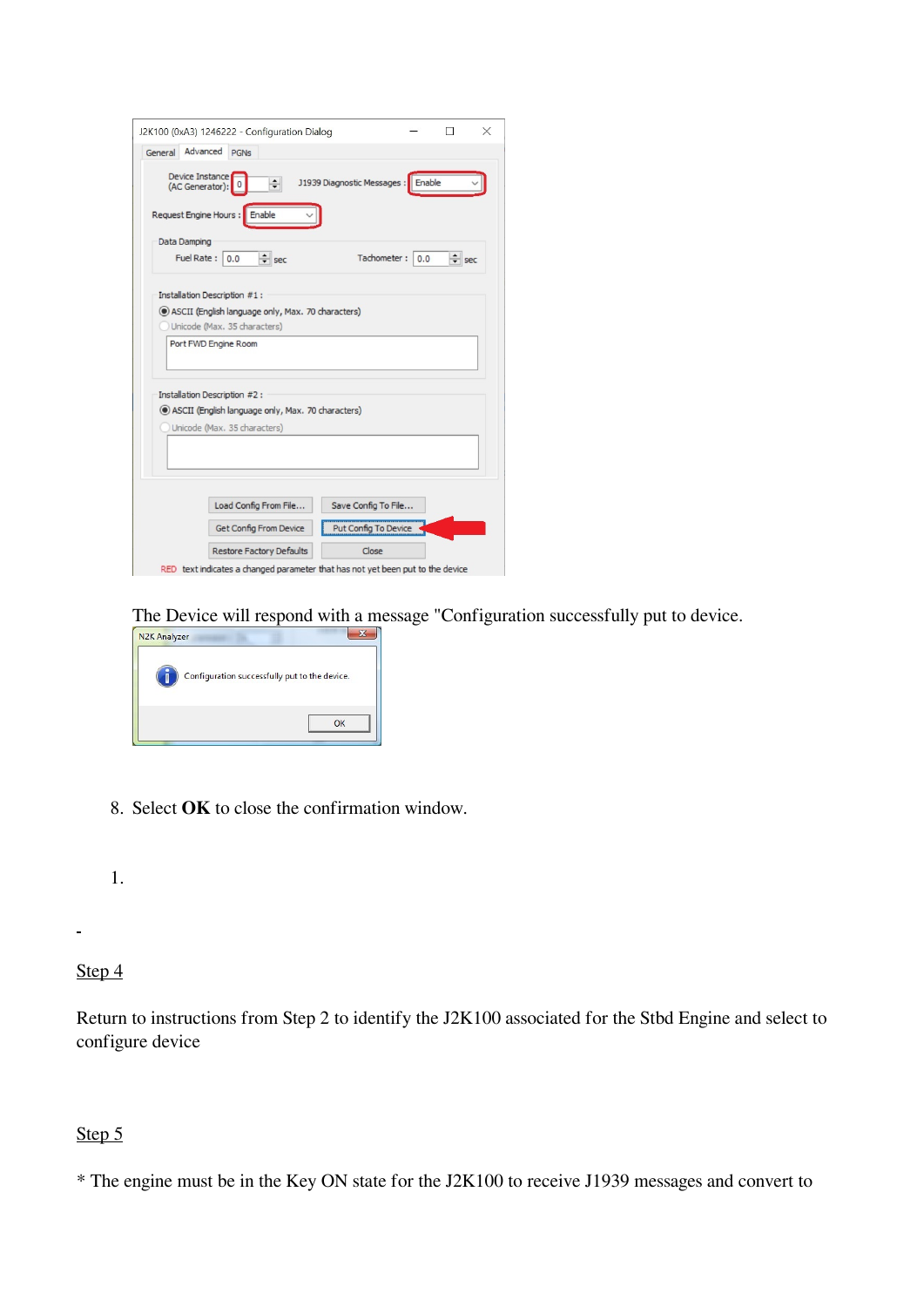NMEA2000®.

#### **Stbd Engine J2K100 Configuration Steps**

1. First, locate and press the "Refresh J1939 Source Address List" command button. Identify engine J1939 source address you wish the J2K100 to use.

- If you do not see any values populating for J1939 source addresses, you may need to address engine wiring to J1939 port of J2K100 or the features may need to be enabled by the engine manufacturer or an authorized engine service technician.

- 2. Input the J1939 source address you wish the J2K100 to lock on to.
- 3. Designate the NMEA2000 Engine instance you want the J2K100 to transmit over NMEA2000®.
	- 1. Stbd Engine **1**
	- 2. Stbd Engine Transmission **1**
- 4. Label the J2K100 for easy selection on a Maretron display.

| J2K100 (0xA3) 1246222 - Configuration Dialog<br>General<br>Advanced PGNs       |                        |              |  |
|--------------------------------------------------------------------------------|------------------------|--------------|--|
| Label<br>(Max. 32 Characters)                                                  |                        |              |  |
| Stbd Engine<br>Step 4                                                          |                        |              |  |
| NMEA 2000 Data Instances                                                       |                        |              |  |
| Engine :                                                                       | $\div$<br>$\mathbf{1}$ | Step 3       |  |
| Transmission:                                                                  | $\div$<br>1            |              |  |
| Air Conditioning/Icemaker:                                                     | $\div$<br>$\mathbf{0}$ |              |  |
| J1939 Source Address to<br>$\overline{0}$<br>convert to NMEA 2000:             | Step 2<br>$\div$       | Step 1       |  |
| Source addresses detected<br>$\bf{0}$<br>on J1939 network:                     |                        | Refresh List |  |
|                                                                                | <b>Engine Found!</b>   |              |  |
|                                                                                |                        |              |  |
|                                                                                |                        |              |  |
|                                                                                |                        |              |  |
|                                                                                |                        |              |  |
| Load Config From File                                                          | Save Config To File    |              |  |
| Get Config From Device                                                         | Put Config To Device   |              |  |
| <b>Restore Factory Defaults</b>                                                | Close                  |              |  |
| RED text indicates a changed parameter that has not yet been put to the device |                        |              |  |

- 5. Select the **Advanced** tab at the top of the Configuration Dialog box
- 6. Set the remaining values as shown
	- 1. Device Instance 1
	- 2. J1939 Diagnostic Messages **Enable**
	- 3. Request Engine Hours **Enable**
- 7. Once all values and labels are inputted, please select **Put Config To Device**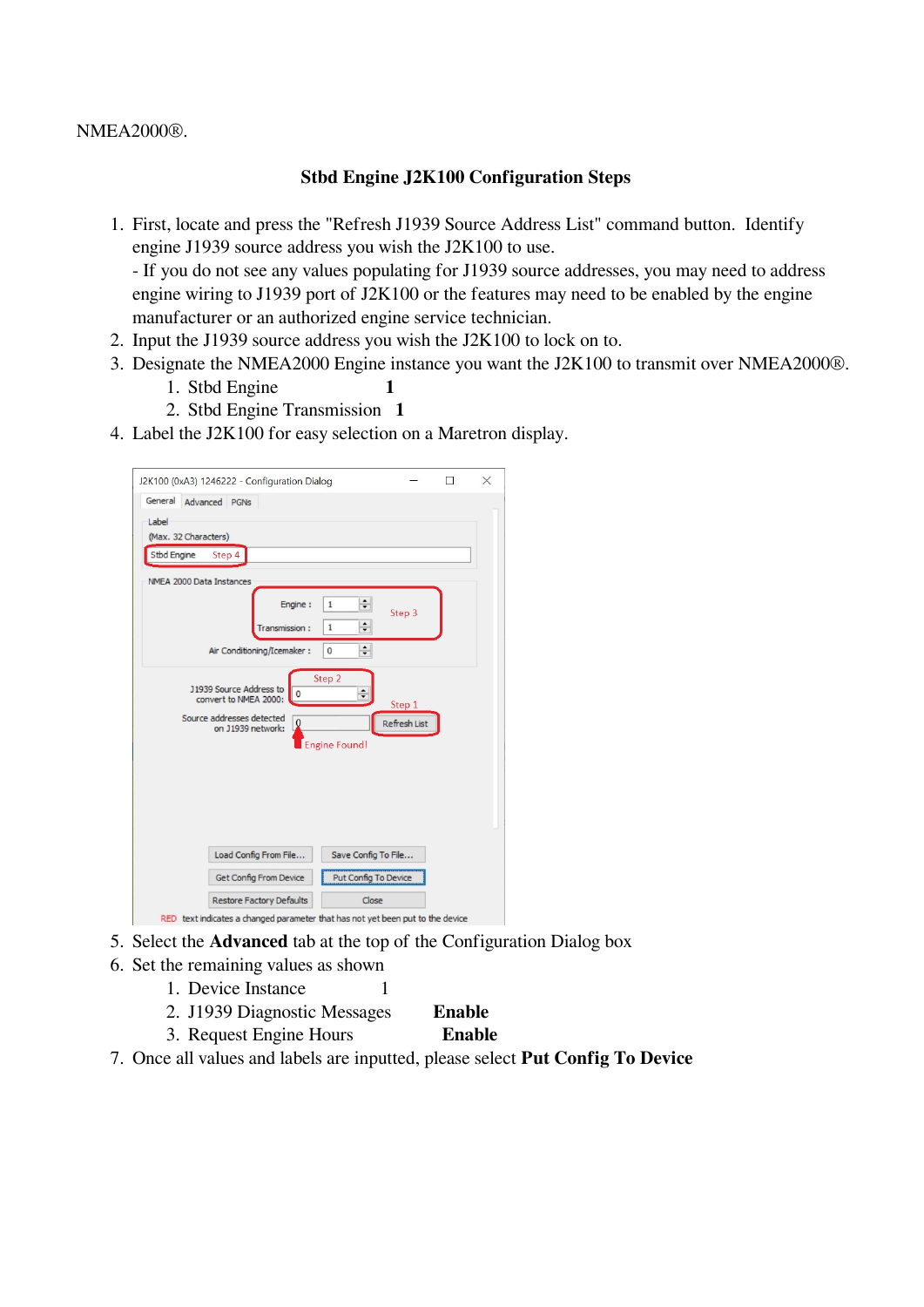|         |                                    |                                                       | J2K100 (0xA3) 1246222 - Configuration Dialog |                            |        |            |
|---------|------------------------------------|-------------------------------------------------------|----------------------------------------------|----------------------------|--------|------------|
| General | Advanced                           | <b>PGNs</b>                                           |                                              |                            |        |            |
|         | Device Instance<br>(AC Generator): | $\div$                                                |                                              | J1939 Diagnostic Messages: | Enable |            |
|         | Request Engine Hours:              | Enable                                                |                                              |                            |        |            |
|         | Data Damping                       |                                                       |                                              |                            |        |            |
|         | Fuel Rate: 0.0                     | $\div$ sec                                            |                                              | Tachometer:                | 0.0    | $\div$ sec |
|         |                                    |                                                       |                                              |                            |        |            |
|         |                                    | Installation Description #1:                          |                                              |                            |        |            |
|         |                                    |                                                       |                                              |                            |        |            |
|         |                                    | (e) ASCII (English language only, Max. 70 characters) |                                              |                            |        |            |
|         |                                    | Unicode (Max. 35 characters)                          |                                              |                            |        |            |
|         |                                    | Stbd FWD Engine Room                                  |                                              |                            |        |            |
|         |                                    |                                                       |                                              |                            |        |            |
|         |                                    |                                                       |                                              |                            |        |            |
|         |                                    | Installation Description #2:                          |                                              |                            |        |            |
|         |                                    | (e) ASCII (English language only, Max. 70 characters) |                                              |                            |        |            |
|         |                                    | Unicode (Max. 35 characters)                          |                                              |                            |        |            |
|         |                                    |                                                       |                                              |                            |        |            |
|         |                                    |                                                       |                                              |                            |        |            |
|         |                                    |                                                       |                                              |                            |        |            |
|         |                                    |                                                       |                                              |                            |        |            |
|         |                                    | Load Config From File                                 |                                              | Save Config To File        |        |            |
|         |                                    | Get Config From Device                                |                                              | Put Config To Device       |        |            |

The Device will respond with a message "Configuration successfully put to device.



8. Select **OK** to close the confirmation window.

Step 6

Now you will be able to review the information on your display to confirm you have engine data viewed properly.

If you have not initialized the NMEA2000® display, simply use the N2KAnalyzer option "Analyze Transmitted PGNs" to examine the J2K100 output PGNs.

NMEA2000® PGNS

Engine 127488, 127489, and 127498 Transmission 127493